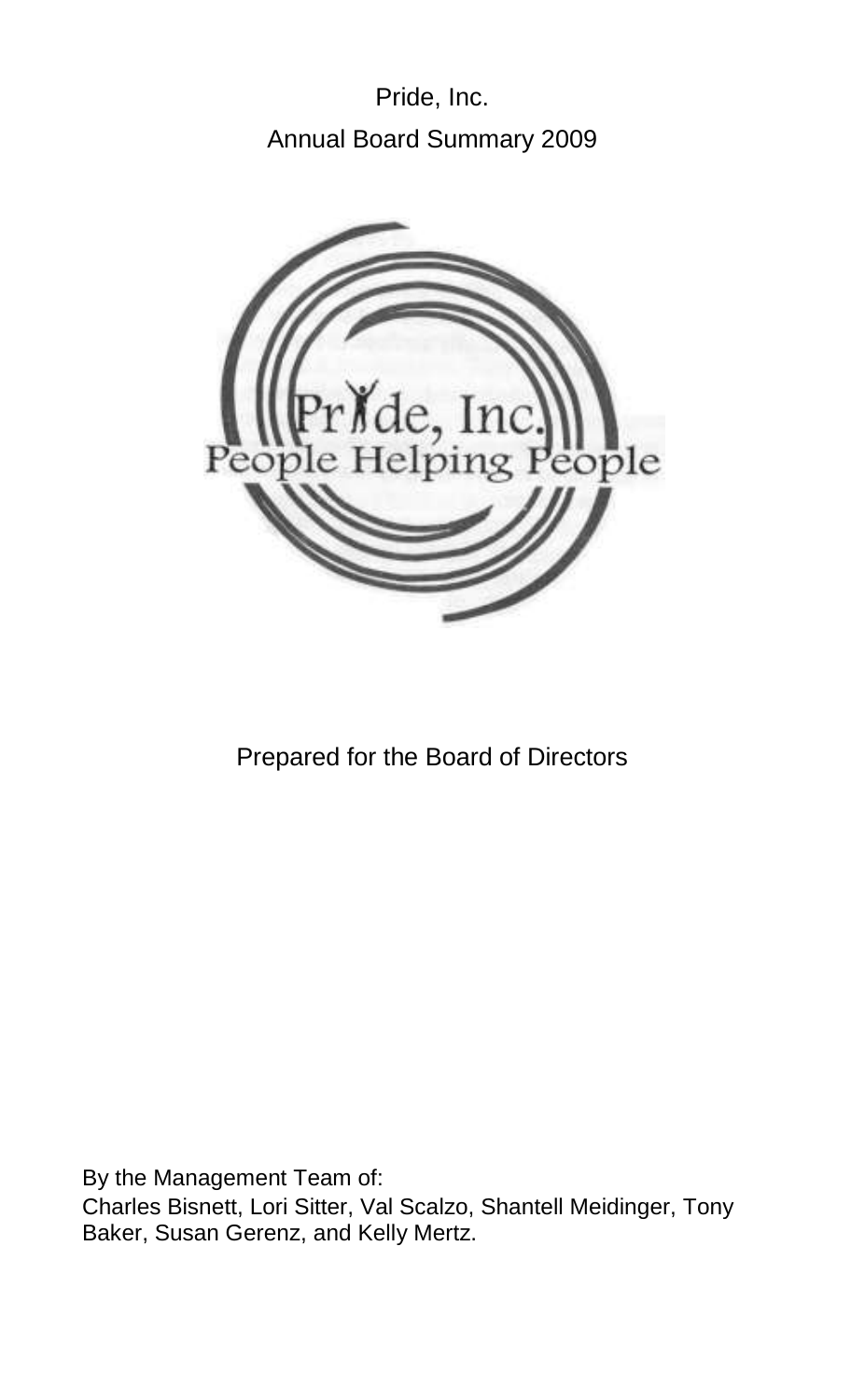## **Pride's Vision Statement**

Pride will be a visionary leader in pioneering innovative strategies and approaches to maximize personal growth and potential of the people it serves.

### **Mission Statement**

Pride is people helping people realize their potential to live and work in the community.

## *Core* **Values**

Pride wants to ensure that our services:

- Add value to the lives of the individuals Pride serves; .Empower individuals (and, when appropriate, their guardians and family members) with the ability and desire to be actively involved in all the decisions affecting their lives;
- Foster self worth and personal success;
- Offer an integrated continuum of services;
- Give evidence of quality services to the people Pride serves; and
- Maintain the financial viability of the services.  $\bullet$

Pride is a value-driven organization, which means that Pride is committed to developing its team and its services around four key values:

- Dignity: Promoting and respecting life and the worth of every human being.
- Services: Providing a continuously improving quality of service to meet the changing needs and expectations of the people Pride serves.
- Trust: Serving others with honesty and integrity.
- Teamwork: Working together to ensure that Pride's  $\bullet$ mission and values are upheld in everything Pride does.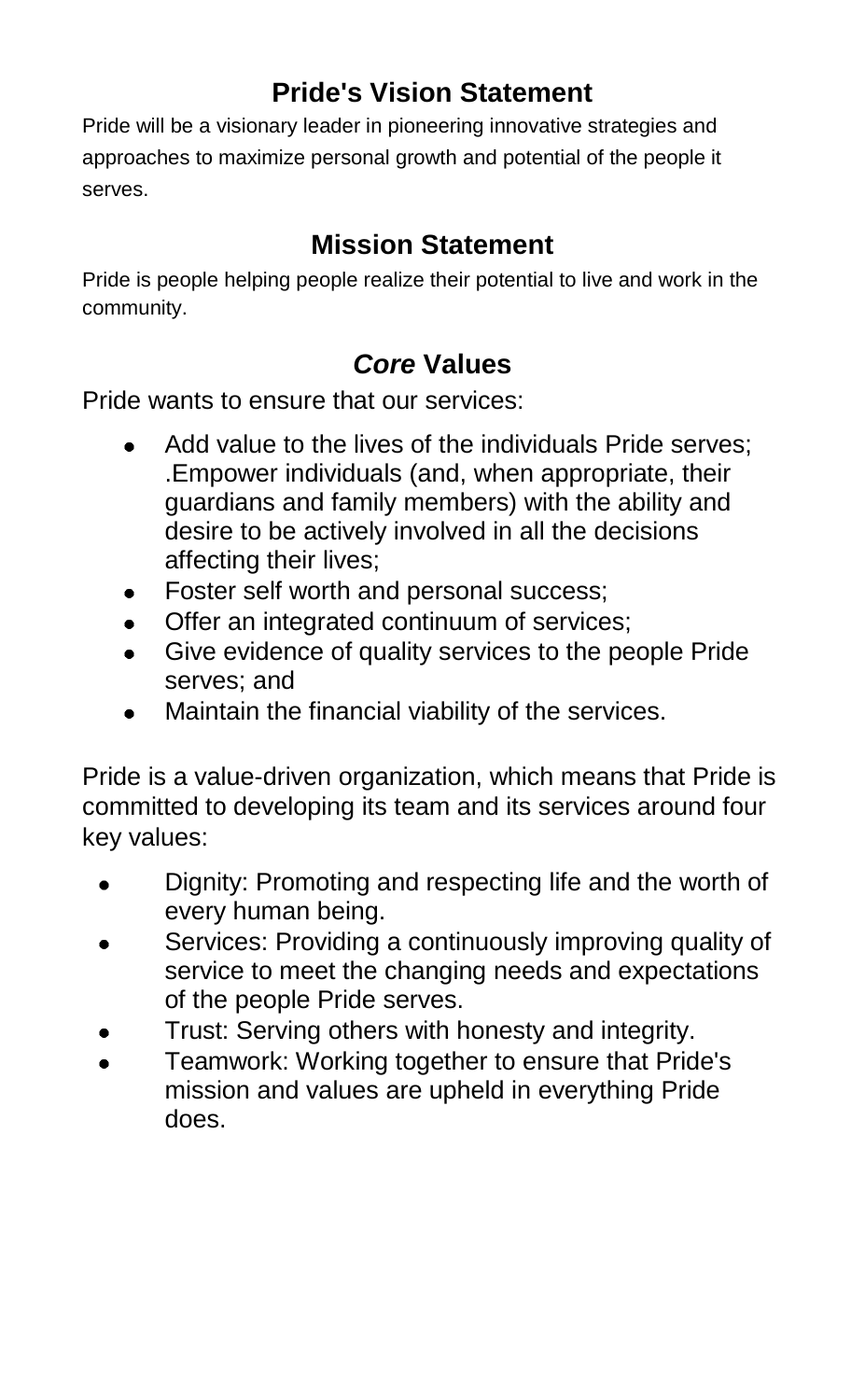## **INTRODUCTION**

Pride's Annual Board of Directors Meeting was held on September 17, 2009. At the meeting, the Board of Directors approved the annual board report and budget as presented by management, and elected new officers. The Annual Board Summary is provided to better inform you about Pride and share in our successes.

The changes to the management structure in 2008- 2009 have been returning positive results.

Val Scalzo, Quality Assurance Administrator, has started developing an agency wide quality assurance program providing more accurate data for analysis and appropriate responses. To support the quality assurance program, Therap, a new computer base tracking system is being implemented.

Lori Sitter, Vocational Services Administrator, has expanded Vocational Services to Dickinson and contract employment continues to grow.

Residential Administrators, Tony Baker and Shantell Meidinger have been better able to support their staff.

Programs for Children continue to develop under the direction of Susan Gerenz, Children Service Administrator.

The Board worked hard to support the management team. They authorized Pride to support flood victims from Fargo and expand services to Dickinson. The health Insurance program was able to maintain premiums at the same level and a contribution was, again, made to the profit-sharing program.

To our many donors, we thank you. Without your support and contributions, our successes would not be possible.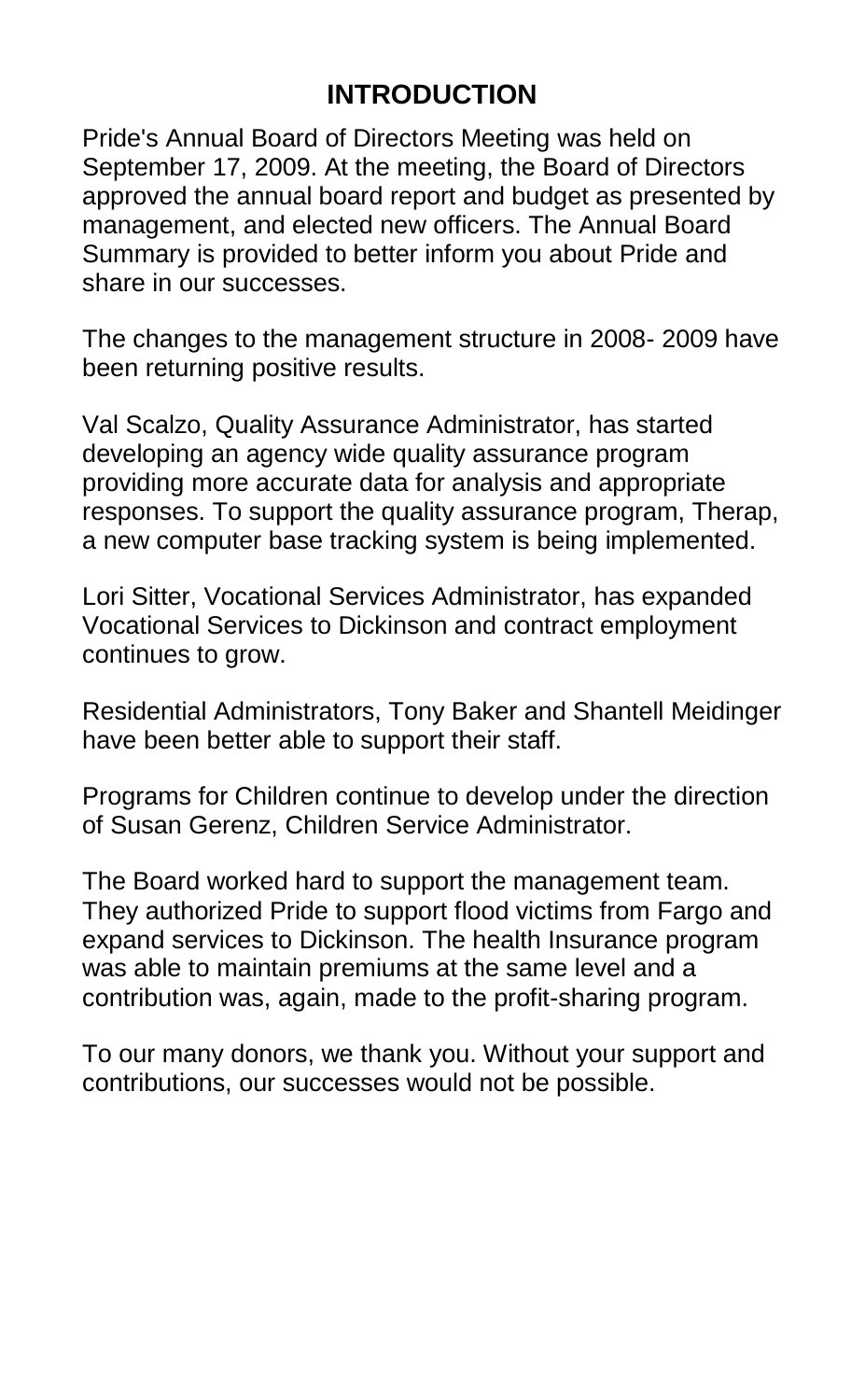# **Legislative Changes**

The 61<sup>st</sup> Legislature was the longest session in the State's history. There were some bills that directly impacted the services provided by Pride.

Pride Wilton, d.b.a. Redwood Village, received a 6% annual inflator for 2009 and 2010. A wage and/or benefit enhancement of \$0.80 for all employees with the exception of the top Administrator and Director of Nursing.

The personal needs allowance increased from \$60 per monthly to \$85 per monthly, effective January l' 2010.

Pride, Inc. and the program operated under the Developmental Disability rules received a 6% annual inflator for 2009 and 2010. A wage and/or benefit enhancement of \$1.00 for all employees except the top Administrator.

## **Legislative Studies**

The Legislative Council selected numerous issues to study during the interim that could impact services.

HB1012 will look at individuals with traumatic brain injury.

**HB** 1269 will look at state laws and administrative rules that regulate basic care and assisted living.

**HB** 1391 will look at unmet health needs.

**HB** 1573 will look at a voucher system to provide choice for clients in various human services programs.

## **State Administrative Changes**

There were also a number of administrative rule changes, some will positively impact services while others could severely restrict services. Especially negative to services, is the restriction placed on the people receiving services to only 30 days of absences.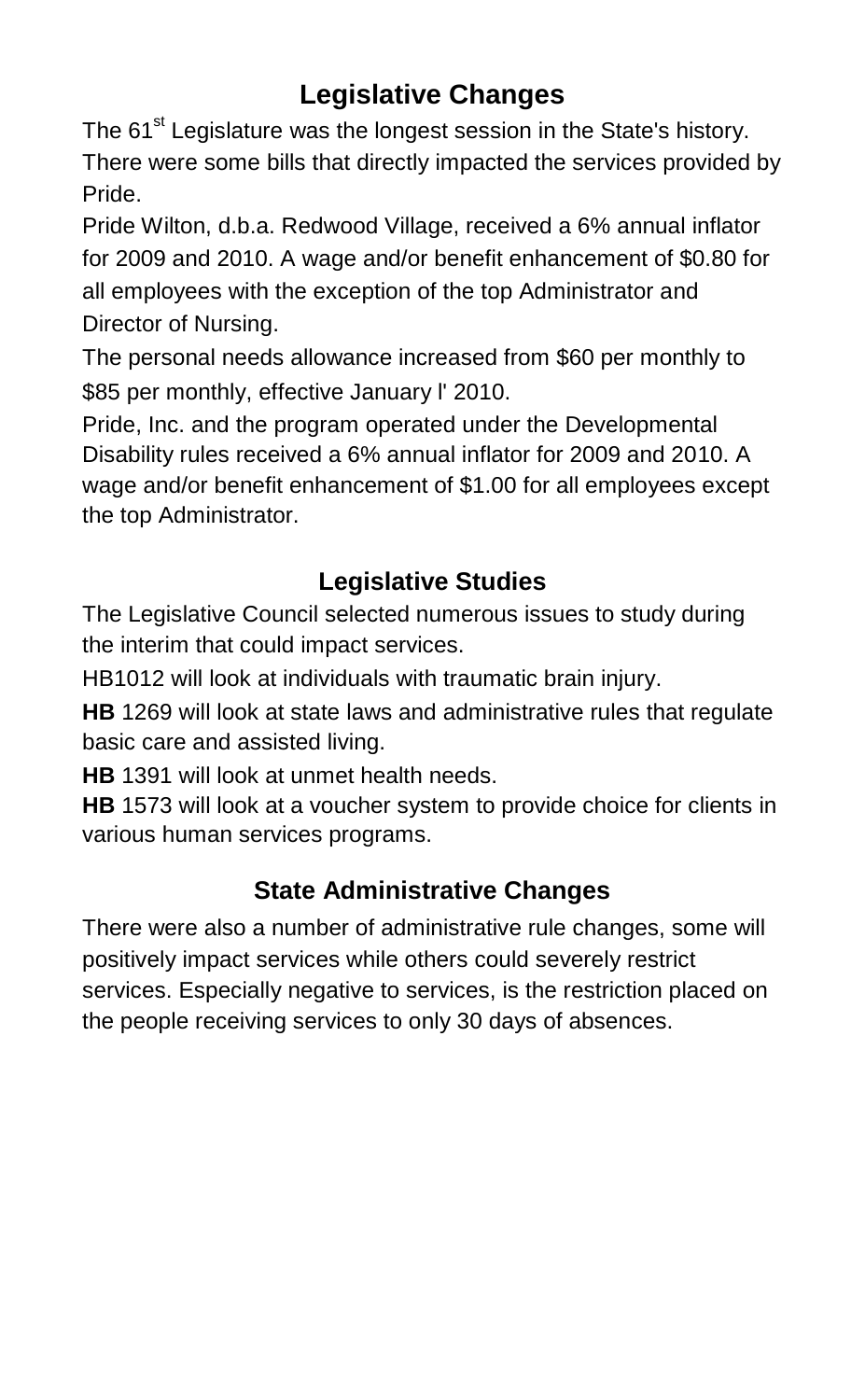*We would like highlight* a *few Success Stories with you.* 

**A Difficult Start Keith, a seven-year-old boy who received** psychiatric treatment services at Pride Manchester House, came to us with a very difficult start to his life. He was profoundly neglected as an infant, and his mother committed suicide when he was just a year old. Since his father was incarcerated, he was placed with a relative. While in this home, he received a traumatic



brain injury at age 18 months due to "shaken baby syndrome." He was placed in multiple foster homes during the first 7 years of his life, as well as numerous inpatient psychiatric hospitalizations. Parental rights were terminated; he was an orphan.

Keith was placed at Pride Manchester House due to his uncontrollable aggression, unpredictable anger outbursts, and extremely poor coping skills. He was unable to relate to others and had stopped making any progress in school.

He arrived at Manchester, eyes downcast, expressionless and his belongings in a black garbage bag. His behavior quickly changed. He struck out at others, destroyed property and would cry and tantrum for hours. He was terrified of being alone.

Through intensive therapies, social coaching and specialized educational supports, he began to blossom. He had trusting relationships with adults, and made friends. He progressed from a 20 word vocabulary to reading from first grade books, writing sentences and mastering basic math facts. While his guardian had once feared he was unable to learn and would never live outside of an institution, she now had hopes of placing him in a foster home.

After an exhaustive search, a caring family was located who was willing to foster Keith. During the first trip to his potential home, Keith was highly anxious and frightened. Staff remained with him throughout the visit, and watched the changes take place when he met his new family. By the second day, he was talking about "his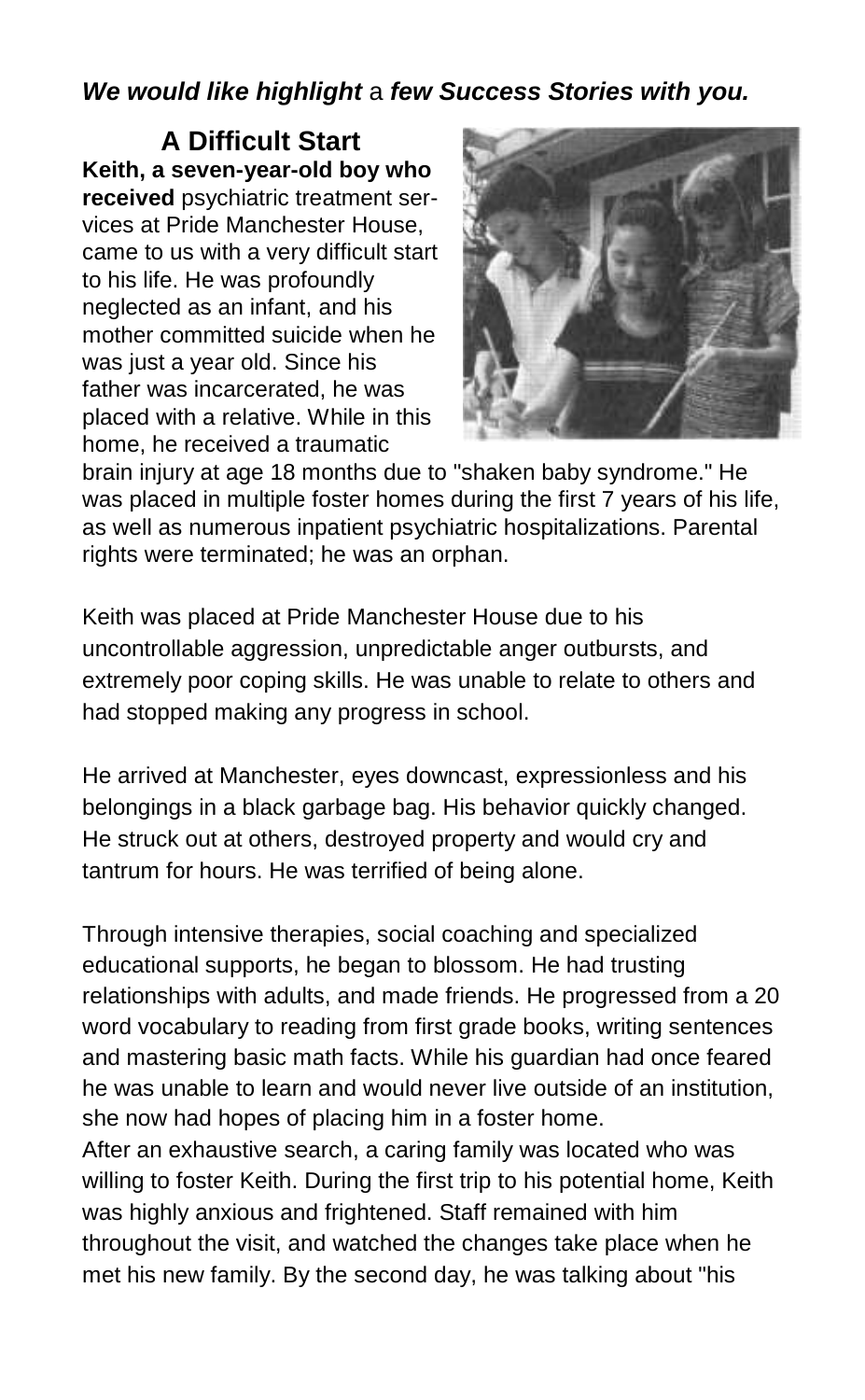room, his dog, and his house." On the trip back to Manchester, he was happily singing. When asked why, he responded, "Because, now I have a family!" His eyes sparkled.

Keith has been successful in his new home and school. In spite of some "bumps in the road," his new family loves him and is considering adopting him.

## **At Work**

Tracy left work a few years ago. She had difficulty accepting instructions, following directions and getting along with co-workers in general. After being provided with more support and training she came back to work on a janitorial crew and is now working 5 days a week. She has adjusted well, is a hard worker, dependable and is an asset to the crew.

Marlene started cleaning one time a week at the Basin location. She has done a super job learning her new job tasks. This opportunity has increased Marlene's self esteem and has improved a financial concern.

After graduating from High School, Chad started at- tending the work program at Pride Production. He has been involved in the program for several years learning how to work in the community. This year, he moved from the Production program to community-based employment on a crew setting. In the future Chad would like to work at an individual setting.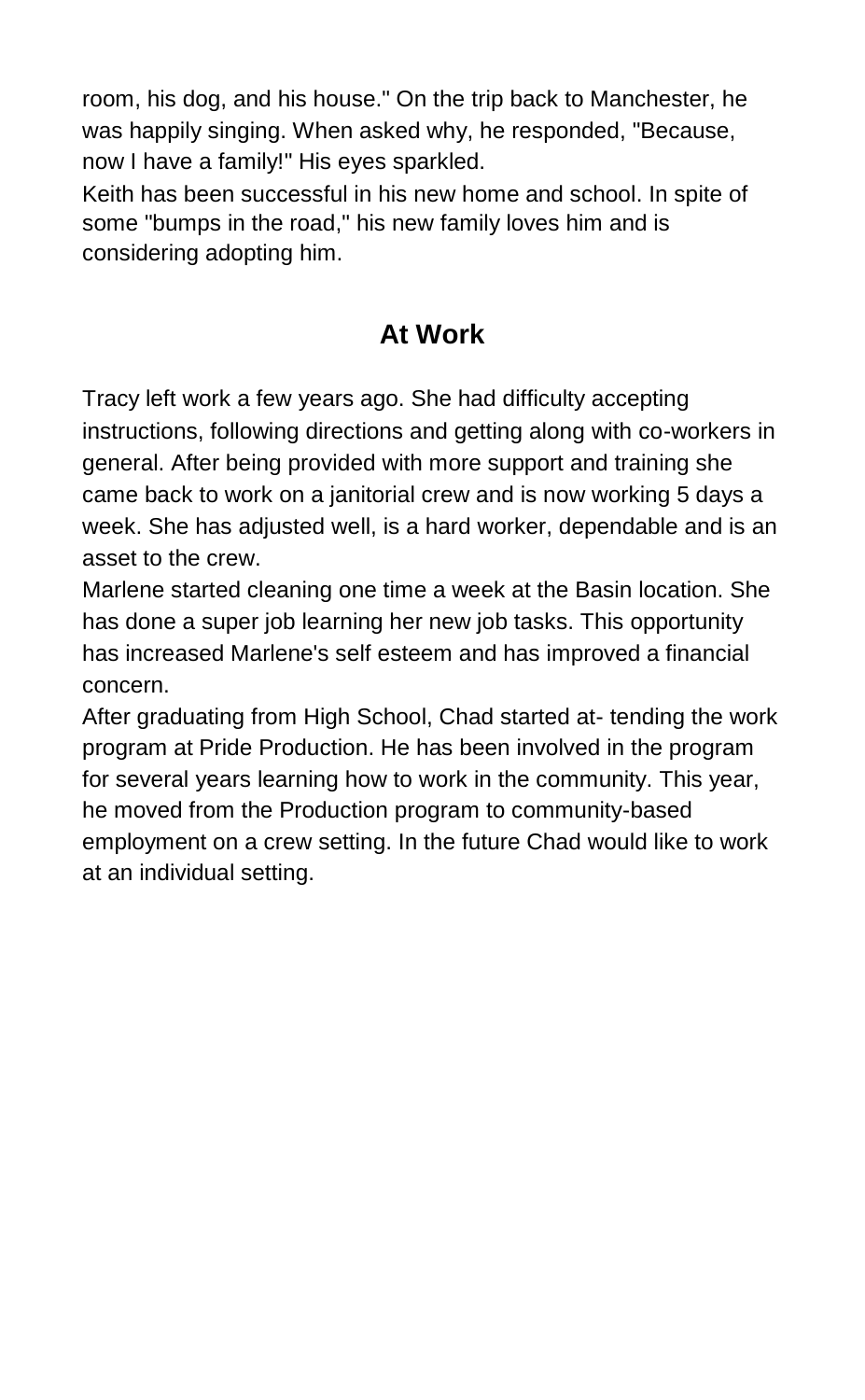## **Award Winning Smile**

Michelle is an amazing person. In March she had eight strokes which affected her right side. She had difficulty hearing, seeing, using fine motor skills with her right hand, and her cognitive ability was affected as well. Michelle was supported by many friends, staff, and family. With this support, she was released from the hospital after only 6 days. Family and staff continue to assist her with attending occupational and speech therapy; and working at Pride Production for 3 hours a day. Michelle just had her 40th birthday. She has overcome some very big obstacles; however, one would never know as she always greets you with her award winning smile.

**Turning 103**



Lulu Lester has been a resident of Redwood Village since April of 1995. She celebrated her 103rd birthday on 3/8/09. Many family and friends came from around the state to visit, reminisce, and share family photos. They enjoyed live music, cake, and ice cream. KFYR also did a segment on the nightly news about her amazing life.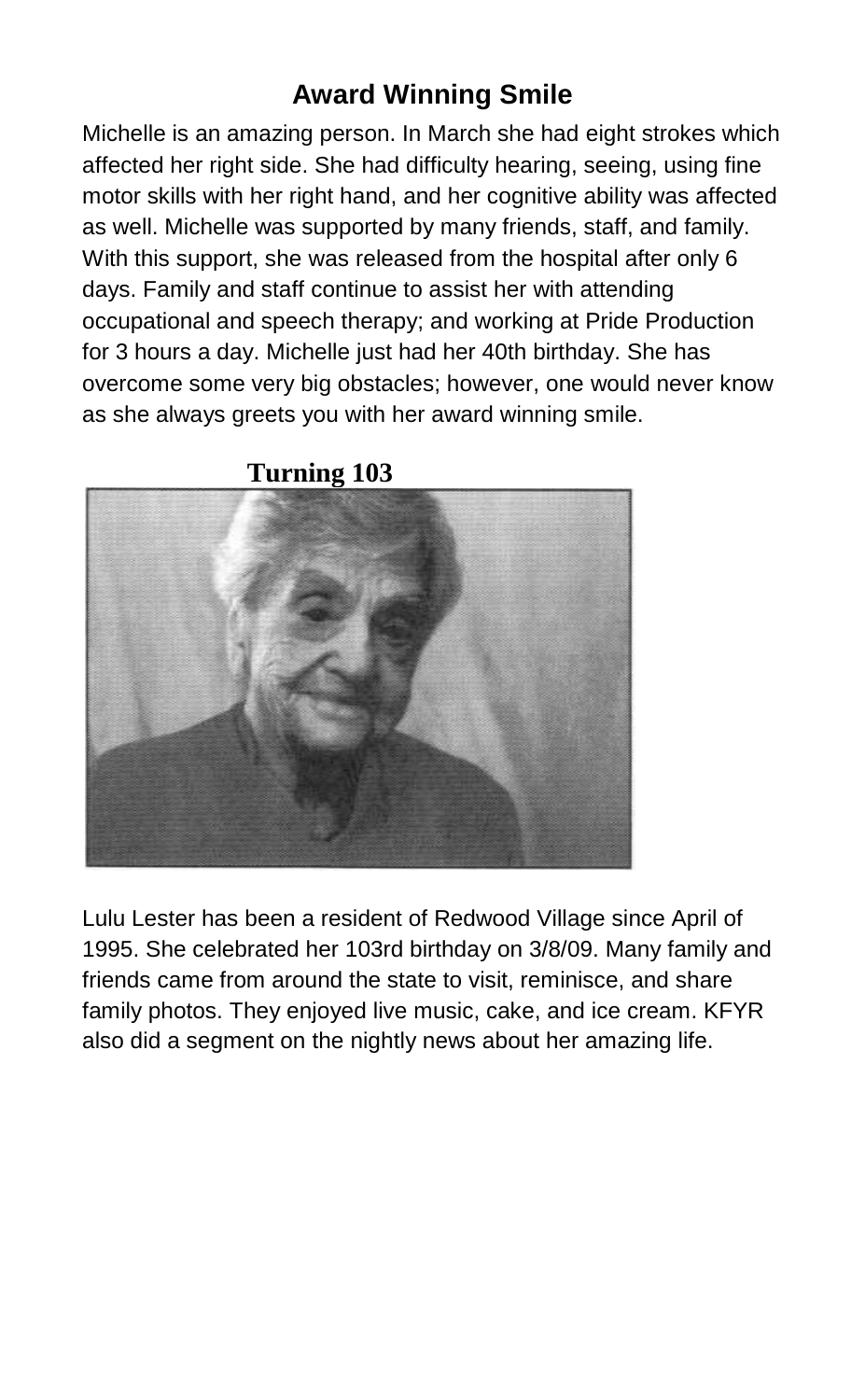Pride continues to cut cost, improve efficiencies, and reduce paper work with "Therap Services." Therap is a web-based service that provides an integrated solution for documentation and communication needs of agencies providing support to people with disabilities. It offers a web page alternative to the immense amount of paper work that is done manually. The integrated suite of Individual, Staff, and Billing support has helped Pride to maintain individual records and notes; track and report incidents; perform audit and review; collaborate with staff members, state personnel, individuals' family; and generate different reports.

Pride has been using this system since January 2009. It is the intent to get all companies under the Pride umbrella on this system. The systems benefits allows for quicker return time on reporting of incidents, as well as passing information from one team member to another team member in a totally different location of Pride. Team members are able to utilize the system wherever there is an internet connection, at any time of the day. The system is also very useful when tracking trends for errors in medication monitoring, injuries, etc.

Pride is currently utilizing two of the three features in the Suite package offered by Therap, (individual support program and staff support). The individual sup- port program covers all the modules that relate to how an agency provides support to the individuals. The "staff support" program provides tools that facilitate the monitoring and management of information regarding team member training and certification. It also allows agencies to manage total work hours of team members by setting up weekly and monthly schedules. Team members can also maintain and share quick and simple to-do lists among other staff members.

Eventually, Pride will be creating parent ac- counts. Parent accounts are set-up for team members who are not affiliated with Pride. An example of some- one who would be on a parent account would be: a guardian; a family member; a 00 Program Manager; supporting agencies in addition to Pride; basically any- one on the individual's team who has access to the internet.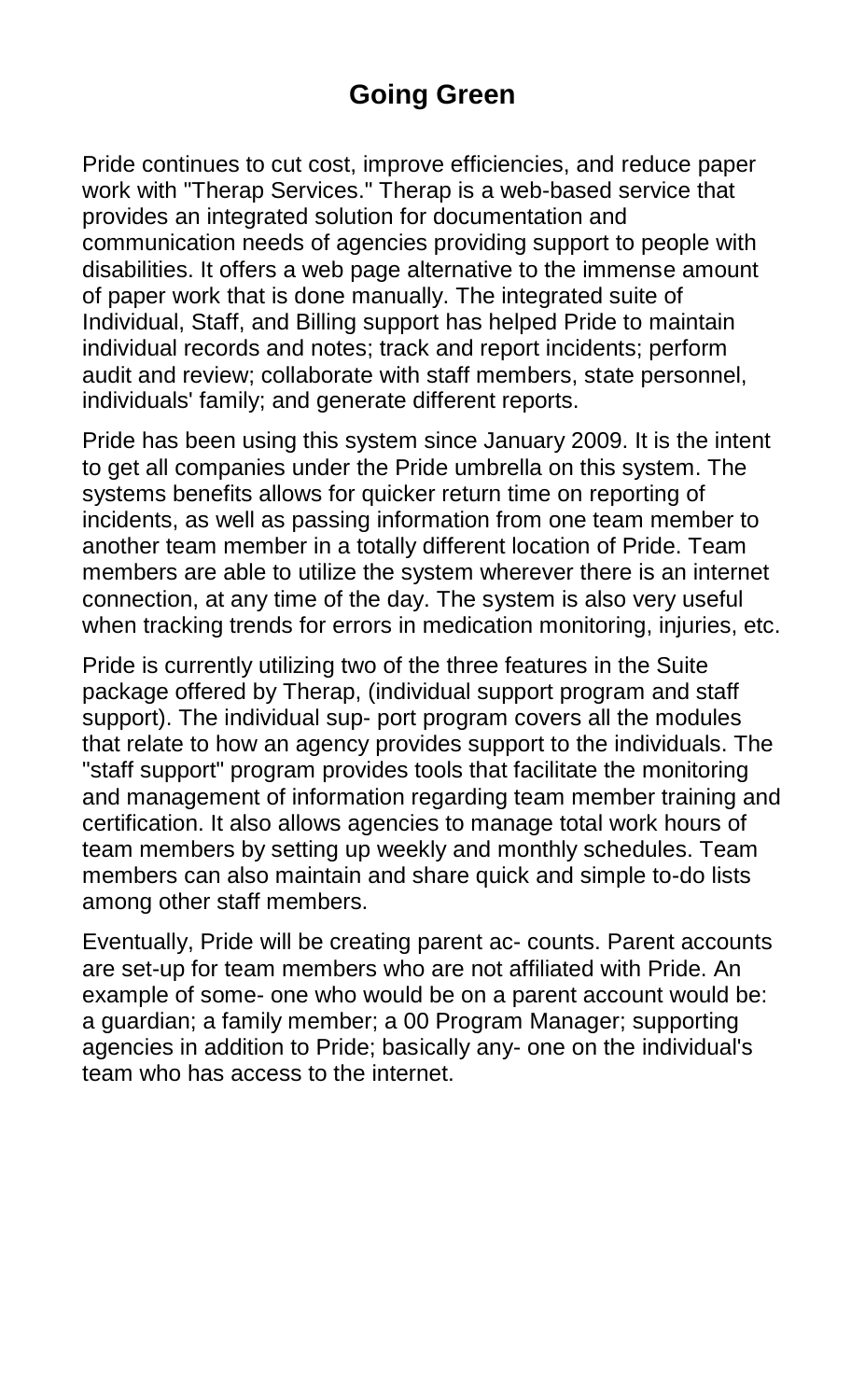### **Take Charlie Home**

Inez has wanted a dog for the past 2 years. Staff had assisted her in going to the local shelters, however, were unsuccessful in finding the right match. They started looking on-line for a dog that would be a better match. Wendi found Charlie on Bis-Man Online. The heading was "Take Charlie Home." The family who owned him was moving and unable to take Charlie with them. He is a Cavichon, Cavalier Bischon mix. They were originally asking \$175.00



Wendi first started corresponding with Charlie's owners. July and explained the situation.

Charlie would be going to a Pride group home, with 24 hour staffing, and large fenced in back yard. Inez looked at the picture of Charlie and wanted to see the dog and decide if he would work. Inez had seen so many other dogs that had not worked and didn't want to be disappointed again. Wendi went to see Charlie and invited the owners to the group home where Charlie was going to live. The owner wanted Charlie in a loving and caring home. After visiting the home and the individuals living there, they offered Charlie to Inez at no charge. Inez loves Charlie and is actively working on his training with staff assistance.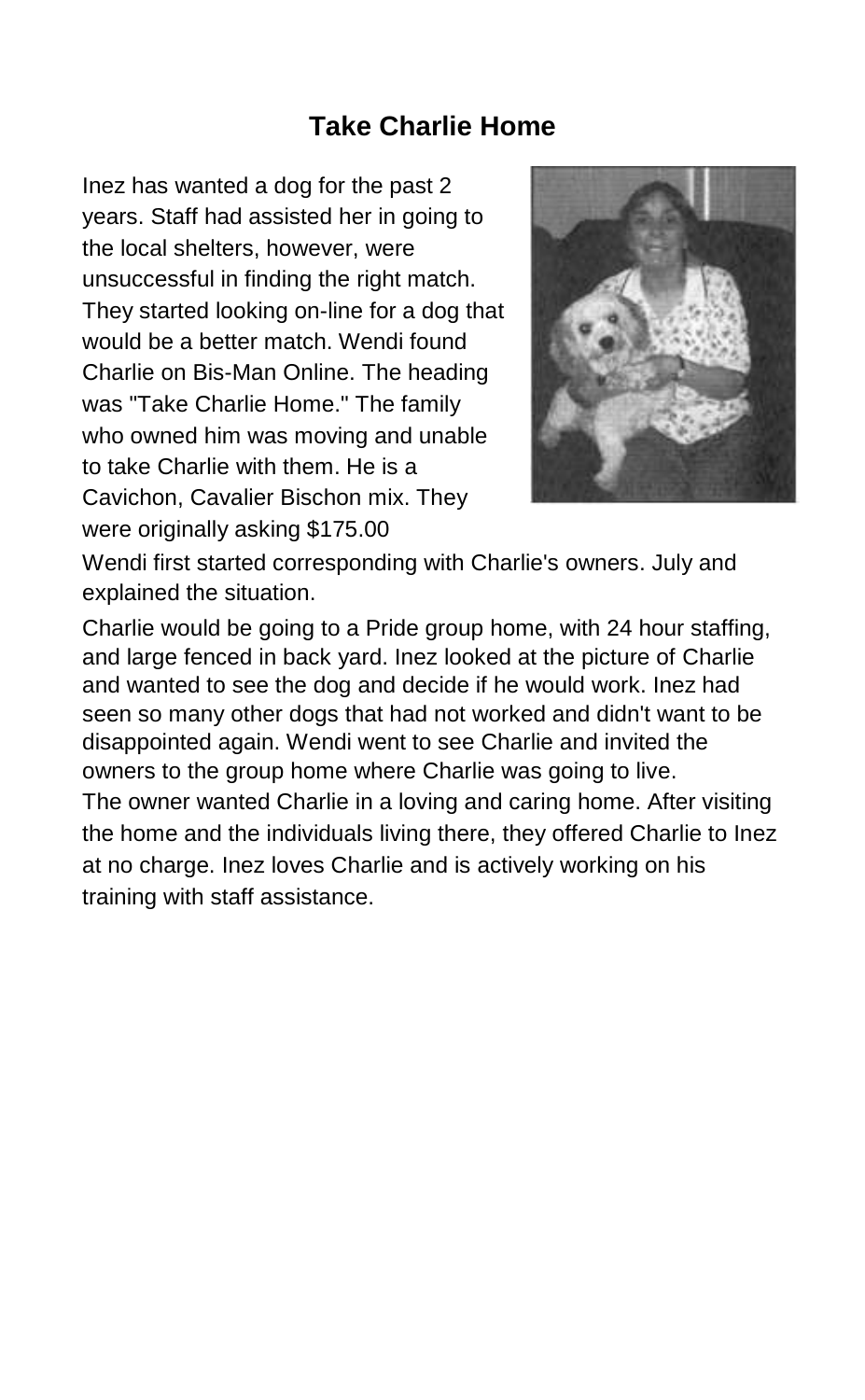# **Giving Back**

Volunteers make a difference by contributing their time, energy, and talents to the causes they hold dear. Over the past several years, Pride has made efforts to give back to the community. Many of the people we support have developed an interest in volunteerism and participate in many organizations throughout the com- munity. Friendships have been built and the community has come to rely on our expertise and willingness to help out when in need. The following area organizations and businesses have counted on the support of Pride to fill the void when additional help has been needed. The team members and the individuals served have learned that volunteerism is a two-way street, we have gained friendships, made connections, and most of all, have a sense of belonging as we can and are giving back to the community we live in.

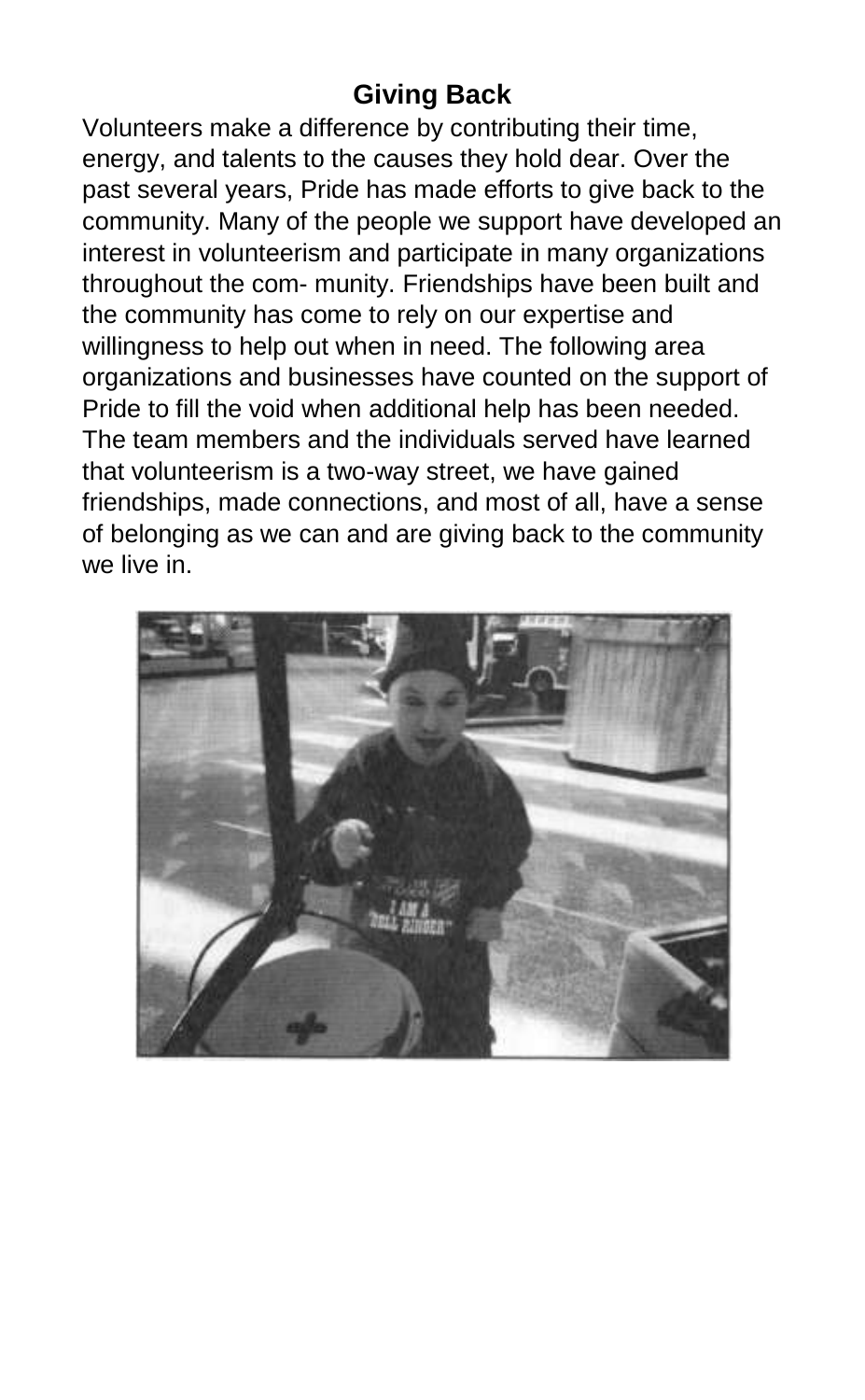#### **Volunteer Sites 2008/2009**

AARC; Abused Adult Resource; Baptist Nursing Home; Brighton's Thrift Store; Carrie's Kids; Celebration of Trees; Circle C Ranch; Corpus Christi; Dakota Stage: Dakota Zoo; Flood relief assistance with filling sandbags; Humane Society; Manchester House; McQuade Charity Softball Tournament; Meals on Wheels; ND Children's Mental Health Walk; Parade of Homes; Ronald McDonald House; Salvation Army; School Cross Country Meet; Seeds of Hope; Sons of Norway; Special Olympics; St. Vincent's Nursing Home; Trinity Lutheran Church; United Way-Day of Caring; Urban Harvest; Wizards Basketball; YMCA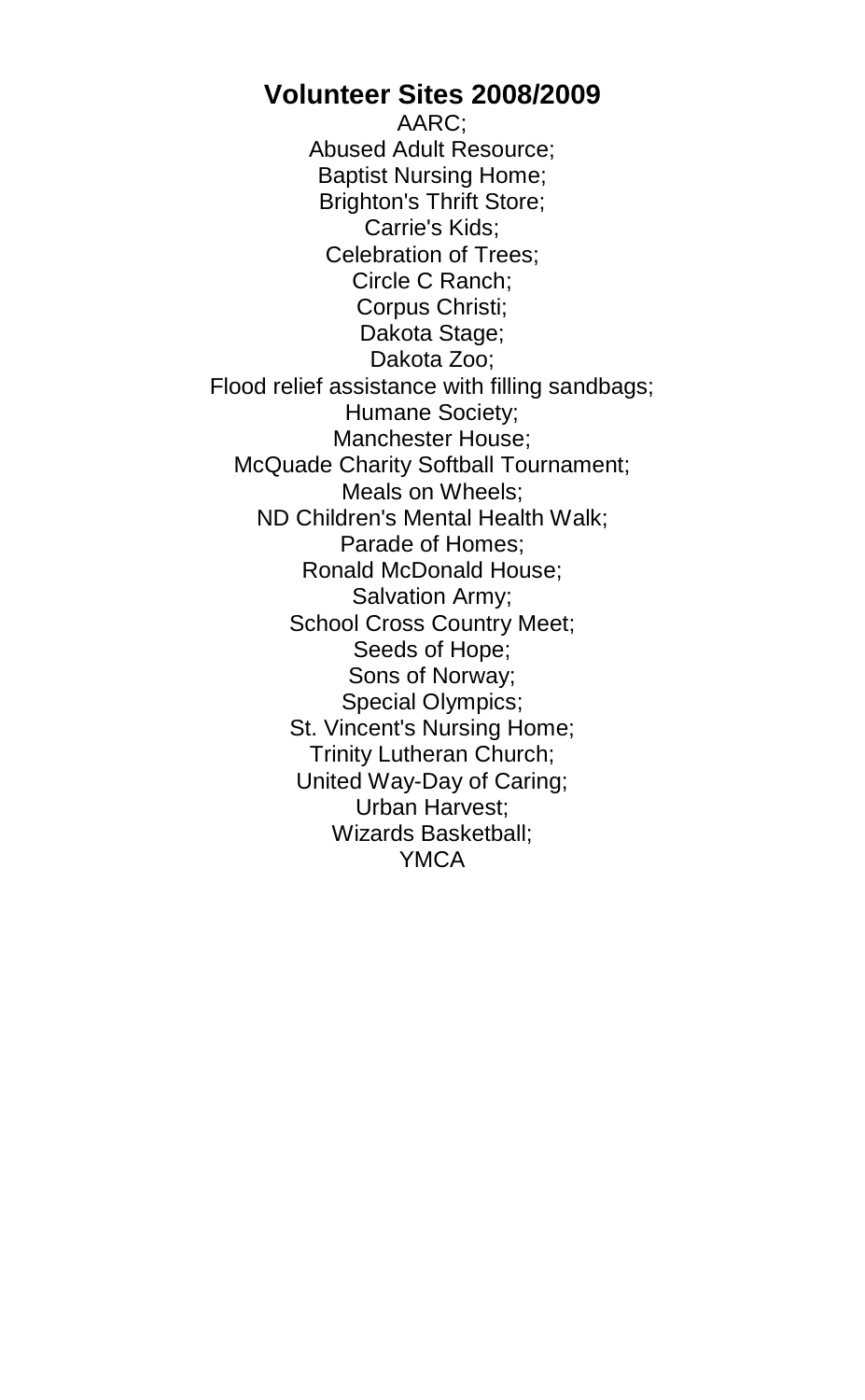## **Recovery**

It was late December when Allen arrived on our door steps from West Central Human Service Center after falling in his apartment and splitting open his head. It was just another drinking episode for Allen. Allen, was just 40 years old and already diagnosed as a chronic alcoholic. He had not worked in over a year and had lost his driver's license due to several DUI's.

Allan and the staff started developing goals. Allan really wanted to obtain his driver's license, gain full-time employment and stay sober. A few weeks after that first cold December night, he began working at a temporary job. The job provided him with the ability to start saving money to pay all his back fines. After they were paid, he was able to obtain his driver's license.

Allan was doing so well at his job, they gave him full- time hours which he has maintained for more than a year. He was able to establish a savings account, purchase a car, and started paying back past medical bills.

Allan has surprised everyone, his mother called and is very "pleased and surprised" with Allan's progress. West Central could not believe the change in Allen and he is very proud that he has remained sober for 19 months! The longest ever. He knows that there could be relapse, but he has truly turned his life around.

## **A Good Move**

Jodi moved from Williston to Bismarck in November of 2007 with a goal of seeing her dad. Her dad lives in St.Cloud. In 2008, Jodi traveled with a staff to meet her dad in St. Cloud so that she could spend the weekend.

Jodi came back with lots of pictures and she had so much fun that she wanted to go again as soon as possible. Jodi and her dad decided that it would be nice if she could come and visit on the 4th of July (2009). Jodi and her team talked about helping Jodi become more independent and learn how to use the train to go to St. Cloud. On July l' 2009, staff and Jodi drove to Minot to get on the train. Jodi now has the ability to use the train and travel to visit her dad.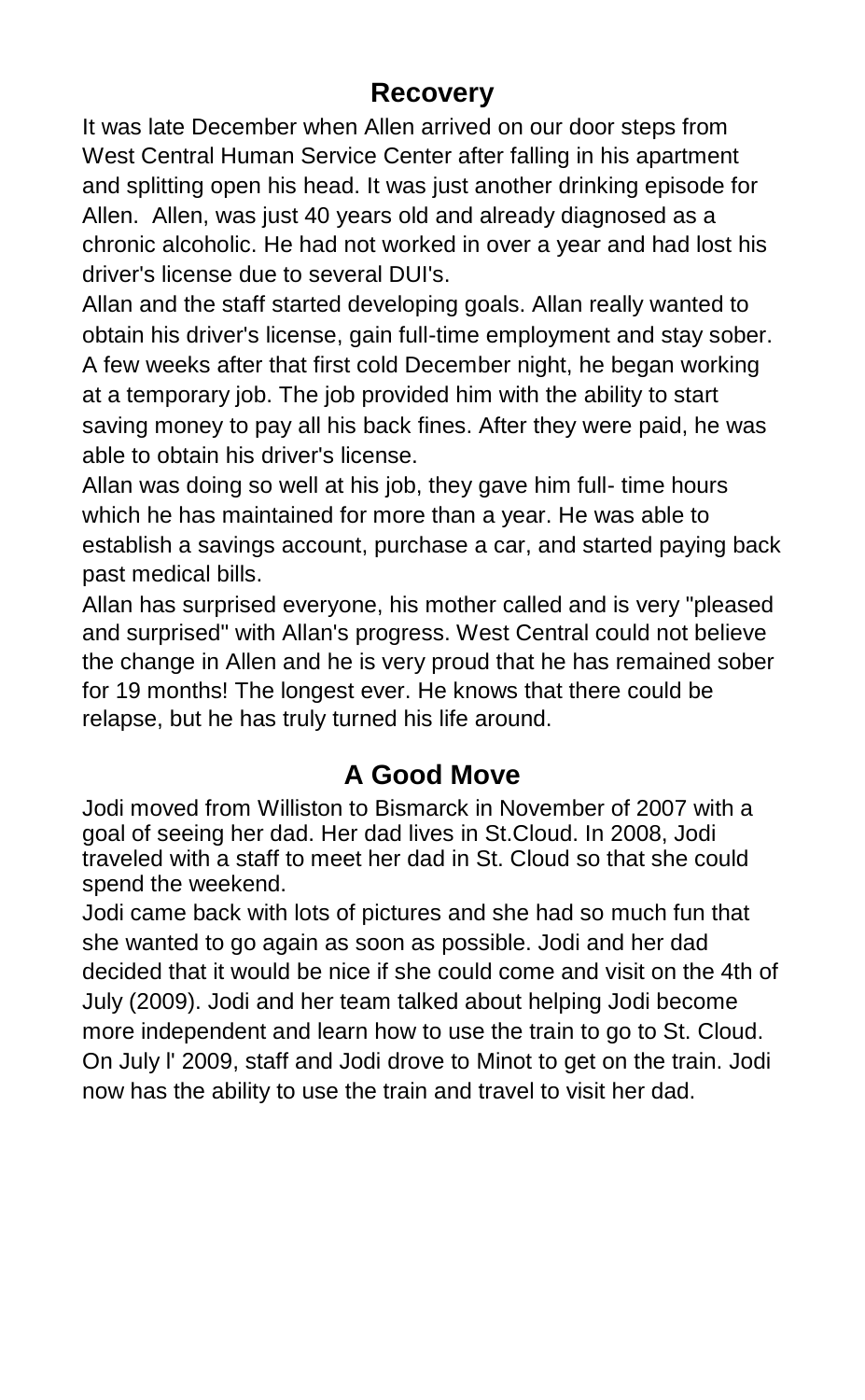#### **Finance**

| 2009-10 Budgets Pride   |              |
|-------------------------|--------------|
| Pride                   | \$10,731,385 |
| Pride Wilton            | \$713,896    |
| <b>Pride Manchester</b> | \$1.709.000  |
| Total                   | \$13,154,281 |

#### **Staffing**

The staffing as of June 30, 2009 included 12 people working in administration, 14 in General Client and 257 Direct Support Professionals working at Pride. Pride Wilton had 2 people working in administration and 14 Direct Support Professionals. Pride Manchester and Safe Bed had 4 people in administration and 42 Direct Support

#### **Services**

Pride Services averages for fiscal year 2009: Vocational

Services

| <b>Vocational Services</b>            | 264 |
|---------------------------------------|-----|
| Program Coordination                  | 133 |
| <b>Children &amp; Family Services</b> | 129 |
| Nursing                               | 109 |
| Residential average                   | 107 |
| Representative Payee                  | 92  |
| <b>Behavior Analyst</b>               | 73  |
| Pride Manchester House                | 23  |
| Redwood Village                       | 16  |
| Heritage Recovery Center              | 7   |
| Case Aide Services                    | 5   |
| <b>Gracefully Aging</b>               | 4   |
| Safe-Bed                              | 2   |
|                                       |     |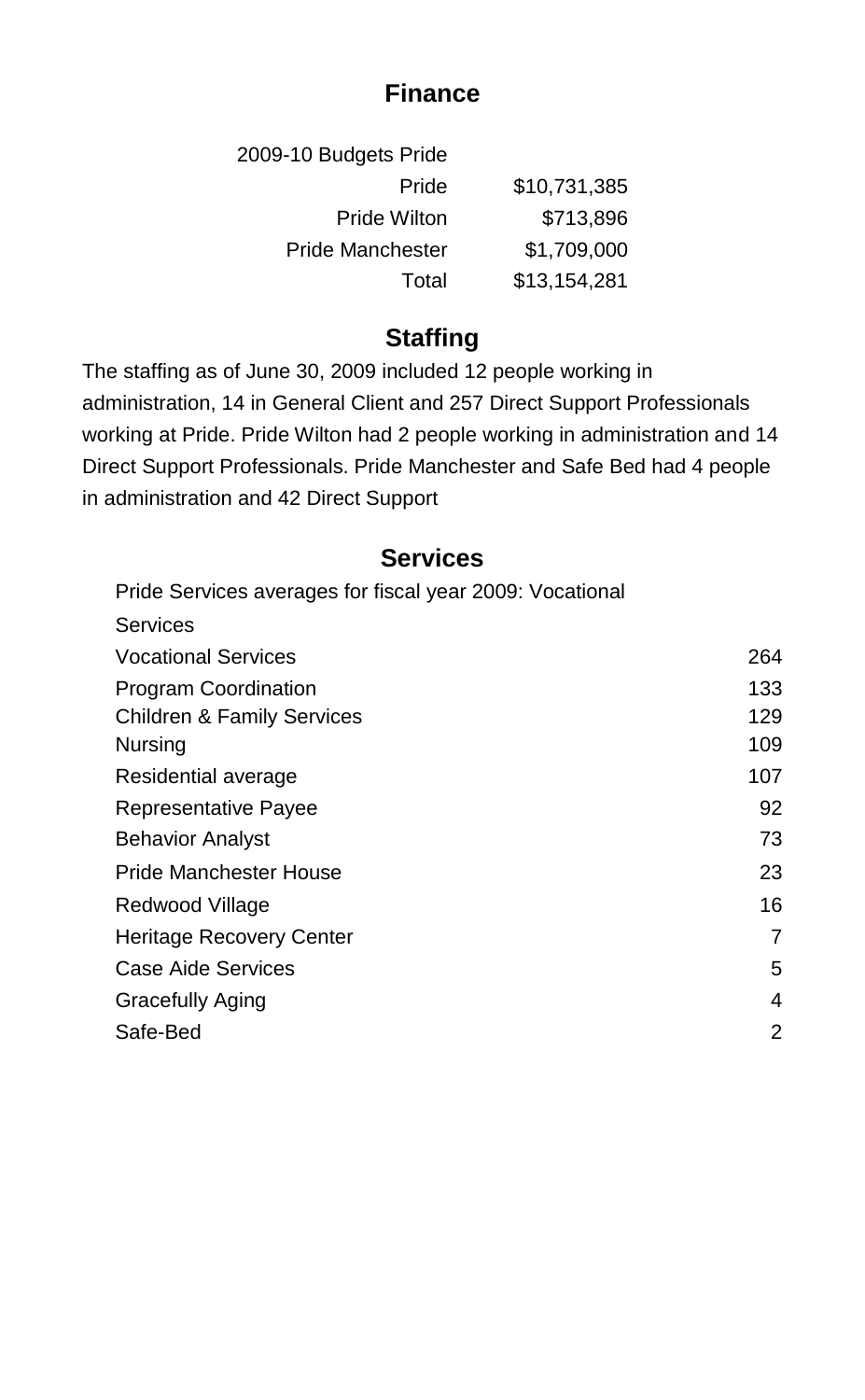# **2008 Celebration of Trees supporters were:**

| <b>Advanced Business Methods</b>                 |                                         |
|--------------------------------------------------|-----------------------------------------|
| American Bank Center                             | American Family Insurance-Dee Heintz    |
| Don Ressler's Auto Glass                         | Animal Kingdom Anytime Fitness          |
| Basin Electric Power Cooperative Bill Barth Ford | <b>Bismarck Cancer Center</b>           |
| Bismarck-Mandan Elks Lodge 1199                  | Bismarck-Mandan Mayors Committe         |
|                                                  | on the Employment of People with        |
|                                                  | <b>Disabilities</b>                     |
| <b>Bismarck Tribune BNC Bank</b>                 | <b>Bobcat Company</b>                   |
| <b>Brady Martz &amp; Associates</b>              | Brown & Saenger                         |
| Capital City Construction                        | Capital City Lions Club                 |
| Capital Credit Union                             | Capital Electric Cooperative, Inc.      |
| Chuppe Clinic                                    | Cookies For You Creative Clay           |
| Dacotah Paper                                    | Dakota Eye Institute Dakota Music, Inc. |
| Edgewood Vista Senior Living Com- munities       | Elizabeth Kramer, Mary Kay Director     |
|                                                  | Enable, Inc.                            |
| Family Vision Clinic                             | <b>Fireside Office Solutions</b>        |
| <b>First Community Credit Union</b>              | Flash Printing HIT, Inc.                |
| House of Color, Inc.                             | KFYR, Y-93, Rock 101, KODY, ESPN        |
|                                                  | 710, KBMR                               |
| Kirkwood Mall                                    | Kmart                                   |
| Kramer Agency KXMB CBS12                         | LaBelle Day Spa                         |
| Leach Foundation                                 | Mandan Dairy Queen                      |
| Metro Area Ambulance Service                     | Modern Eyes                             |
| Newman Outdoor Advertising                       | North Dakota Grain Growers Assoc.       |
| North Wal-Mart                                   | Northern Coatings, Inc.                 |
| Odin's Tire & Auto Repair                        | OT Office & Technology                  |
| <b>Padgett Business Services</b>                 | Pride, Inc.                             |
| Ressler Chevrolet-Subaru                         | Rock 30 Games Sam's Club                |
| Schwan GM Auto Center                            | Seifert Electric                        |
| Sign-A-Rama                                      | Snap Fitness                            |
| South Central Regional Water District            | South Wal-Mart                          |
| <b>Starion Financial</b>                         | SUPERVALU, Inc.                         |
| The Arc of Bismarck                              | The Bead Chicks                         |
| The Dental Center -Dr. Hieb                      | <b>Thrivant Financial for Lutherans</b> |
| Tina MorastAgency, Farmers Insurance Group       | Twin City Roofing, Inc.                 |
| U.S. Bank                                        | United Tribes Technical College         |
| University of Mary Alumni Assoc.                 | Wells Fargo Bank                        |
| <b>YTB - Your Travel Business</b>                | Zorell's Jewelry                        |